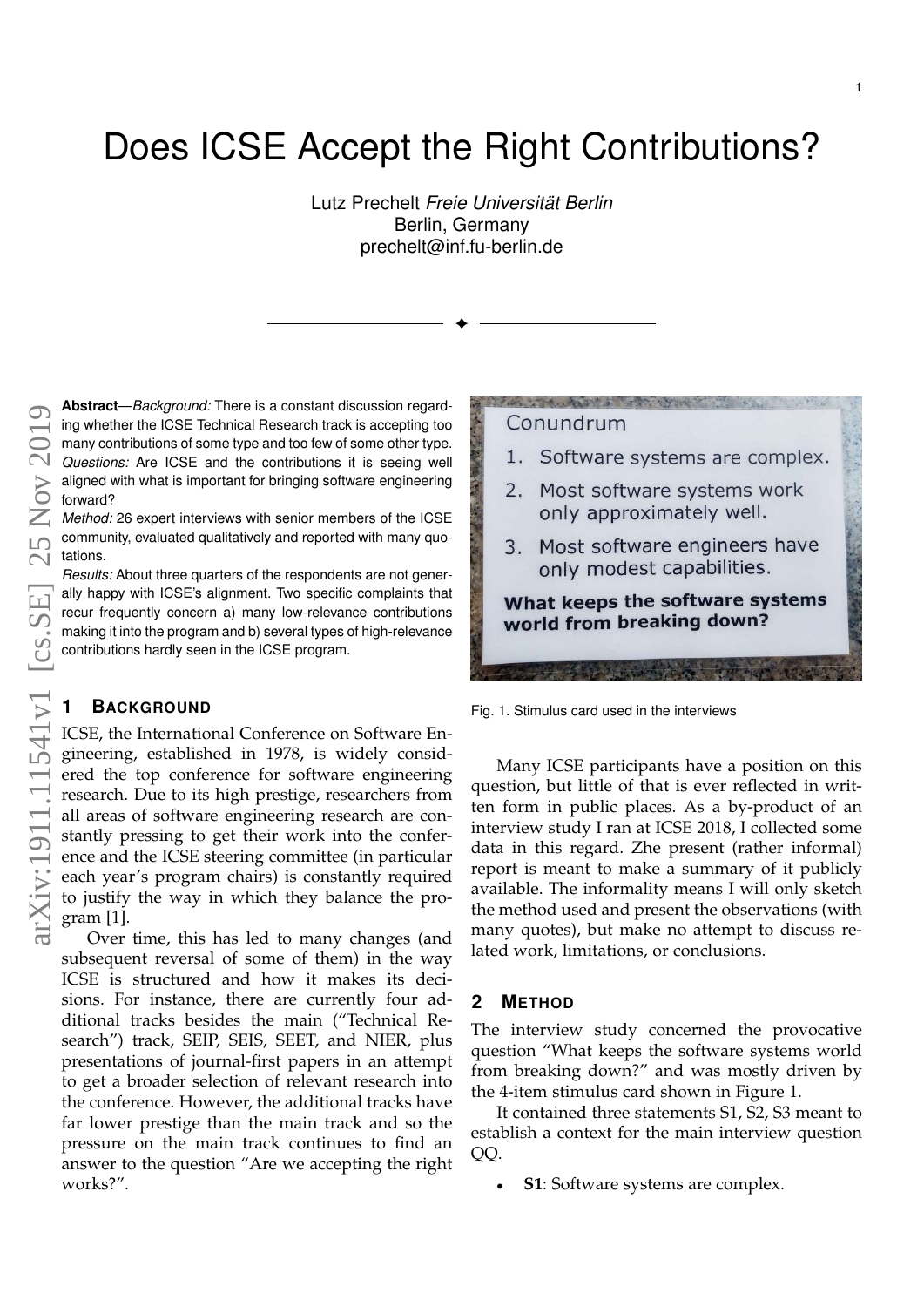- **S2**: Most software systems work only approximately well.
- **S3**: Most software engineers have only modest capabilities.
- **QQ**: What keeps the software systems world from breaking down?

The method details of these interviews and their analysis and the outcomes of that analysis are described elsewhere [\[2\]](#page-2-1).

On this basis, I ran 54 semi-structured interviews with respondents from 18 different countries. 16 respondents have previously been chairs of program committees of the ICSE Technical Research track, another 5 have been ICSE General Chairs, and yet another 8 have been PC chairs of other ICSE article tracks such as SEIP, NIER, SEIS, SEET. So at least 29 respondents (54%) would be considered *very* senior and many of the others were similarly accomplished.

The interviews took very different routes, touching all of the stimulus statements or only some, often jumping back and forth between them, refering or not refering to the respondents' own research, refering or not refering to things heard at the current ICSE, and so on. When it seemed appropriate given the flow of the interview I would add another question near the end along the lines of: "Are ICSE and the contributions it is seeing well aligned with what's important for bringing software engineering forward?". My actual formulation often picked up statements the respondent had made before. 26 of the interviews ended up having this section.

I analyzed the responses mostly via Open Coding [\[3,](#page-2-2) II.5].

Respondent quotes will be attributed to respondent pseudonyms chosen according to the names of the recording files:  $R_{394}$  to  $R_{488}$  (with gaps). I sent the resulting text (that at the time was still part of the full article about the overall study) to all respondents, asking for feedback. None of the feedback I received commented on the parts presented here.

## **3 RESULTS: IS ICSE WELL ALIGNED WITH WHAT'S IMPORTANT?**

I will first describe how respondents reported an overall positive, negative, or mixed attitude on this question and then go into two recurring topics in more detail.

#### **3.1 Overall attitudes**

Only some respondents found ICSE to be well aligned:

- "we're going in the right direction." $R464$
- "I think it's a lot better aligned than people give it credit for. [...] But as somebody who works in a company and has a part-time academic role...we're 10 people here from my company, all wanting to find out the latest research"<sup>R452</sup>.

This is the smallest group of the three.

Many respondents found ICSE not to be aligned:

- "No. ICSE papers are dealing with rather small problems."R455
- "Doesn't matter what's done at ICSE. Nobody else pays attention."R467
- "No comment."<sup>R460</sup>.

The latter respondent then explained that he had a quite negative attitude in this regard.

About half the respondents found ICSE to be partially aligned. Some examples of those attitudes:

- "I am quite disturbed, almost frustrated, by the fact that we separate academics and practitioners."R483
- "There's always room for improvement."R471
- "In some ways I think it is but in some ways we're looking at the too-immediate stuff."R485
- "my main interests are development of correct software. [...] [But a] lot of interest in ICSE these days is on studying how to increase effectiveness of software engineers themselves."R436

So by-and-large my respondents are not quite happy with the contributions seen at ICSE today.

From the more specific comments of those critical types, two interesting topics emerge.

### **3.2 Topic 1: Some ICSE research has low relevance**

About a third of the respondents who were critical regarding the usefulness of the ICSE contributions specifically commented on frequently low relevance.

Some statements on this topic take an ICSEcentric perspective:

- "There are some topics that get too much attention without giving much results."R459
- "We focus too much on numbers and small details."R453

Most, however, take a contributor-centric perspective: